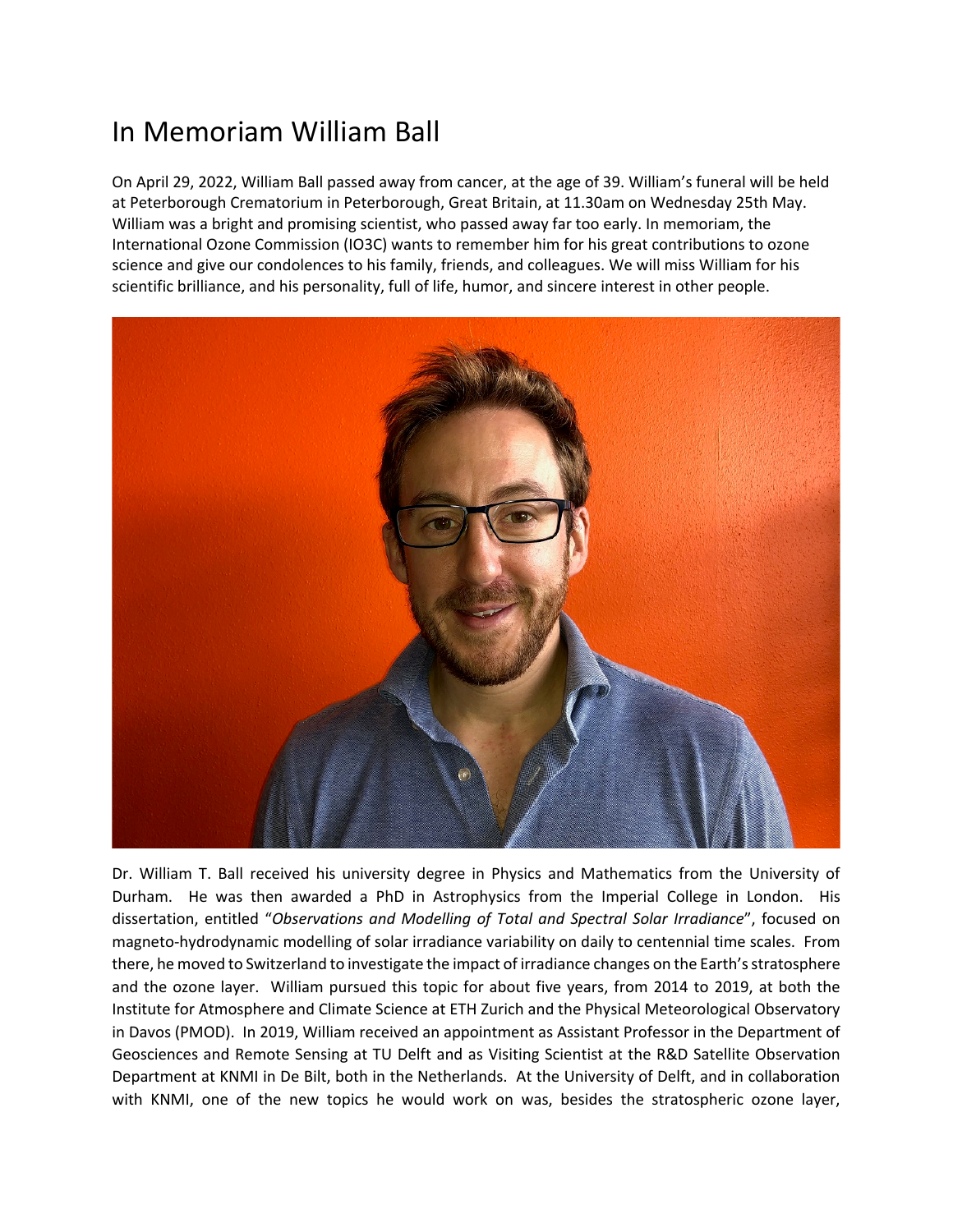tropospheric ozone, and air quality. William was very interested to work with OMI and TROPOMI satellite data, as well as innovative analyses and modelling techniques. Within a few months of arrival, William was diagnosed with cancer.

William was a very bright young scientist, with original, out-of-the-box ideas and new ways to approach science. He was capable of very independent and objective way of thinking. Apart from being a very bright and original thinker, he was also great to work with, with lots of humor. He had a very gentle and respectful personality, which made scientific discussions and brainstorming with William a pleasure.

In October 2021, William was awarded the "Dobson Award for Young Scientists" from the International Ozone Commission for his outstanding scientific achievements in atmospheric sciences and in recognition of his three articles entitled:

- "Evidence for a continuous decline in lower stratospheric ozone offsetting ozone layer recovery" (2018),
- "Stratospheric ozone trends for 1985–2018: sensitivity to recent large variability" (2019),
- "Inconsistencies between chemistry–climate models and observed lower stratospheric ozone trends since 1998" (2020).

This most influential achievement received widespread, international media attention in February 2018.



Zonally averaged change in ozone between 1998 and 2016 (Merged-SWOOSH/GOZCARDS composite). Red represents increases, blue decreases (%; see color bar). Grey shaded regions represent unavailable data. From: Ball et al., Atmos. Chem. Phys., 18, 1379-1394. DOI10.5194/acp-18-1379-2018 (2018).

William led an international research team that developed new algorithms that are arguably the most advanced means of reducing uncertainties in ozone composite data. This led to the discovery that—despite the decline of ozone depleting substance because of the *Montreal Protocol* —ozone in the lower stratosphere had continued to decline at middle and tropical latitudes, where the vast majority of the world's population lives. The response from the atmospheric community came promptly. Some scientists doubted the findings, as most global chemistry-climate models did not show such a sustained, worrisome decline. Others started to investigate possible reasons for the decline; a question that has developed into a major topic of research for the wider scientific community. William's outstanding contributions were crucial in assessing the ozone response to the 11-year solar cycle, resolving previous discrepancies across ozone composites, which led to his involvement in LOTUS - Longterm Ozone Trends and Uncertainties in the Stratosphere, one of many research activities led by the World Climate Research Programme. He also recently became involved in the WMO UNEP Ozone Assessment, the most influential report on the status of the ozone layer.

His recent work also addressed the controversy in new estimates of spectral solar irradiance, which indicated that solar cycle variability may be up to ten times larger than previously suggested by models and earlier observations. Through a novel approach combining ozone and solar irradiance science, he resolved the controversy by demonstrating that these large solar cycle irradiance changes are